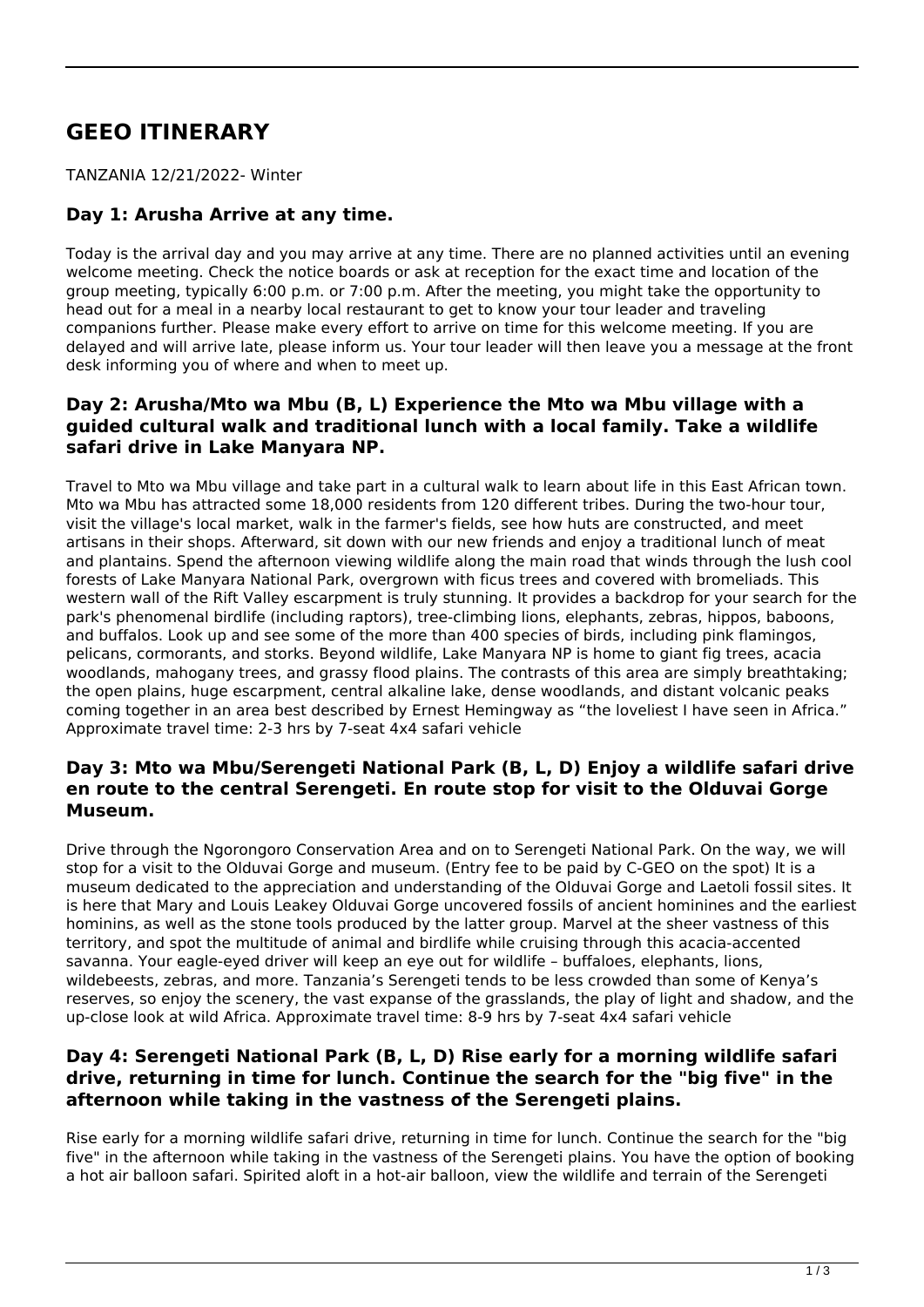that only the birds see. Enjoy a champagne breakfast and keep that shutter-finger good and limber—you'll be using it plenty over the course of your hour in the air. If you have pre-booked a Serengeti Balloon Safari, your flight will be in the morning. You will miss the morning wildlife safari drive with the group, but you will have spectacular views from above. Approximate travel time: Most the day in a 7-seat 4x4 safari vehicle

## **Day 5: Serengeti National Park/Ngorongoro (B, L, D) Take a morning wildlife safari drive as you depart the Serengeti, then continue wildlife viewing in the Ngorongoro Crater, before getting a spectacular view of the crater from your campsite on its rim.**

Take a morning wildlife safari drive as you depart the Serengeti, then continue wildlife viewing in the Ngorongoro Crater. Head down into the crater and to all the best spots to view wildlife. Spot zebra, gazelles, buffaloes, and warthogs. The swamp and forest are home to hippos, rhinos, elephants, baboons, and monkeys. Keep your eyes peeled and camera ready to capture a pride of lions or a lone leopard walking along the crater floor. Approximate travel time: 4 hrs by 7-seat 4x4 safari vehicle

# **Day 6: Ngorongoro/Arusha (B, L) Visit an authentic Maasai village and the G Adventures-supported Clean Cookstove Project, then return to Arusha for the night.**

Visit a Maasai village in the Monduli District and witness the benefits of the Clean Cookstove Project. In Tanzania, 95% of people rely on cooking with wood and coal. Women and girls spend hours walking to collect wood every day (making them vulnerable to assault and unable to use their time to go to school). Indoor smoke from open-fire stoves causes cancer, emphysema, pneumonia, blindness, and burns. Take a guided tour of these villages and meet the women that have been trained as stove engineers, visit bomas (traditional homes), and observe (or get your hands dirty) by helping the Stove Team build a stove in a home. See the beneficial impact of the clean-burning stoves on the health and daily lives of the Maasai villagers, especially the women. We arrive in Arusha this evening, back to our start hotel. Approximate travel time: 4-5 hrs by 7-seat 4x4 safari vehicle

# **Day 7: Arusha (B) A free day to explore Arusha, or relax at the lodge.**

Enjoy a free day to explore Arusha, or relax at the lodge.

## **Day 8: Arusha/Stone Town (B) Fly to the beautiful island of Zanzibar and transfer to the hotel. Enjoy an orientation walk with your tour leader in historic Stone Town, and opt to continue on for a longer walking tour, or explore on your own.**

Transfer to the airport for a short, but scenic flight to this island paradise. The flight from Arusha/Kilimanjaro Airport to Zanzibar is unaccompanied, and you will be met by your local Zanzibar guide on arrival. Your tour leader will give you all the relevant flight information. Arrive in Stone Town in time for lunch and an orientation walk. If you opt to continue on for a longer tour of Stone Town, you will be visiting the Old Slave Market, House of Wonders, Palace Museum; entrance to these sites is optional and are to be purchased on site. Approximate travel time: 1 hrs by private vehicle, 1.5 hrs by plane

#### **Day 9: Zanzibar Beach Resort (B) Visit a local spice plantation for a guided tour. Continue to the white-sand beaches and turquoise waters of Zanzibar's beautiful coast.**

This morning we visit a local spice plantation for a guided tour. Delight your senses and learn about an assortment of spices, such as cloves, black pepper, cardamom, cinnamon, nutmeg, breadfruit, jackfruit, vanilla, and lemongrass, and their various uses. It was the spice plantations that brought the beginnings of Zanzibar's infamous slave trade dating back to the 1840s. Continue to the white-sand beaches and